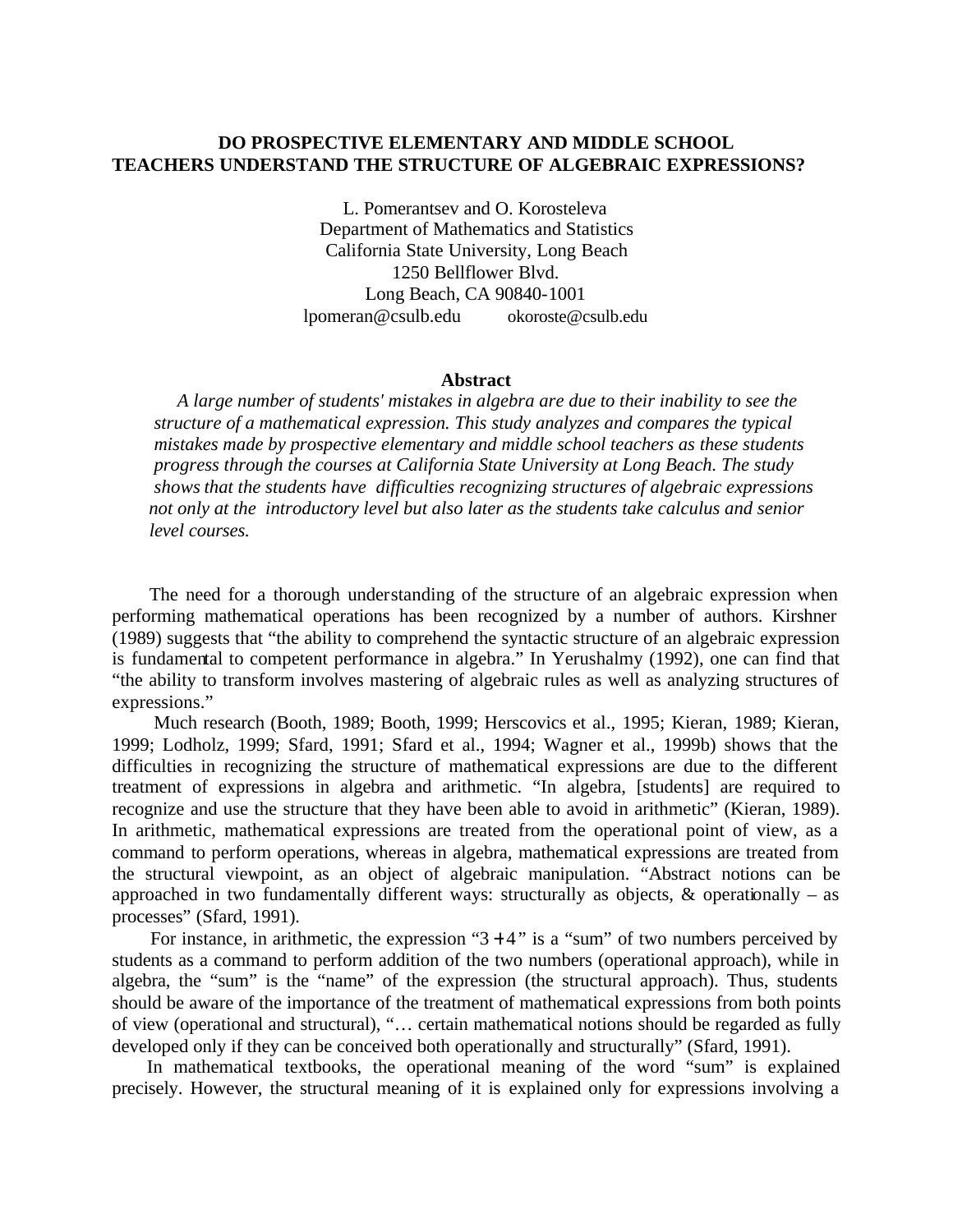single operation (for example, " $x + y$ " is a sum). For expressions with more than one operation, there is no explanation. Students are not being taught that, for instance, " $2 \cdot 3 + 5$ " is a sum as well.

 According to Sfard (1991), the structural understanding of an abstract notion can be automatically acquired through much operational practice. However, at this time, students do not have enough operational practice with evaluating mathematical expressions because of the intensive use of calculators. Possibly, this is one of the reasons that at the present time students cannot "see" the structure of a mathematical expression, and have enormous difficulties with understanding symbolic language.

 If students are to be adequately prepared for algebra – to transition successfully from arithmetic to algebra – they must have a foundation in elementary school that prepares them for conceiving a given arithmetic expression as a mathematical object as well as an operational process. It is anticipated that students who understand this concept in the elementary grades would approach algebra more confidently and perform more successfully.

 In order to teach successfully algebraic language and algebraic thinking processes to beginners, teachers should have a full command of the subject themselves. If an elementary school teacher does not understand the structure of an expression in depth, his or her ability to communicate the concept to students is severely impaired.

 The intent of the study is to test whether the structural representation of mathematical expression is understood by pre-service elementary and middle school teachers.

# **Methodology**

 In the study conducted at California State University, Long Beach (CSULB) in the Spring term, 2002, a diagnostic test was administered to 366 students. The test assessed the students' understanding of the terminology related to the structure of mathematical expressions and the syntax of algebraic language. The students were given one multiple-choice question and four free-response questions. In addition, the students were asked to explain their answers. The questions are as follows:

Question 1. What is the name of the expression  $4x^2 - 9y^2$ ? Choices: (a) difference of squares, (b) difference of products, (c) square of difference.

Question 2. If possible, cancel out the common factor in the expression  $\frac{2+x}{2}$ . 2  $2 + x$ 

Question 3. If possible, simplify the expression  $\frac{2x+2}{x}$ . 2  $2x + 2$ *x x* +

Question 4. Use the statement "If  $x^2 = 25$ , then  $x = \pm 5$ " to solve the equation  $(x+1)^2 = 25$ . Question 5. Use the statement " If  $2x + 3 = 5$ , then  $x = 1$ " to solve the equation  $2(y+1) + 3 = 5$ .

 The first question aimed at finding out whether the students understood the structure of the expression. The choices (a) or (b), difference of squares or difference of products, were considered the acceptable answers. In the second and third questions, students were supposed to use the fundamental property of fractions  $\frac{ac}{dx} = \frac{a}{a}$ ,  $b, c \neq 0$ , *b a bc*  $\frac{ac}{c} = \frac{a}{c}$ , *b*, *c*  $\neq$  0, to cancel the common factor in the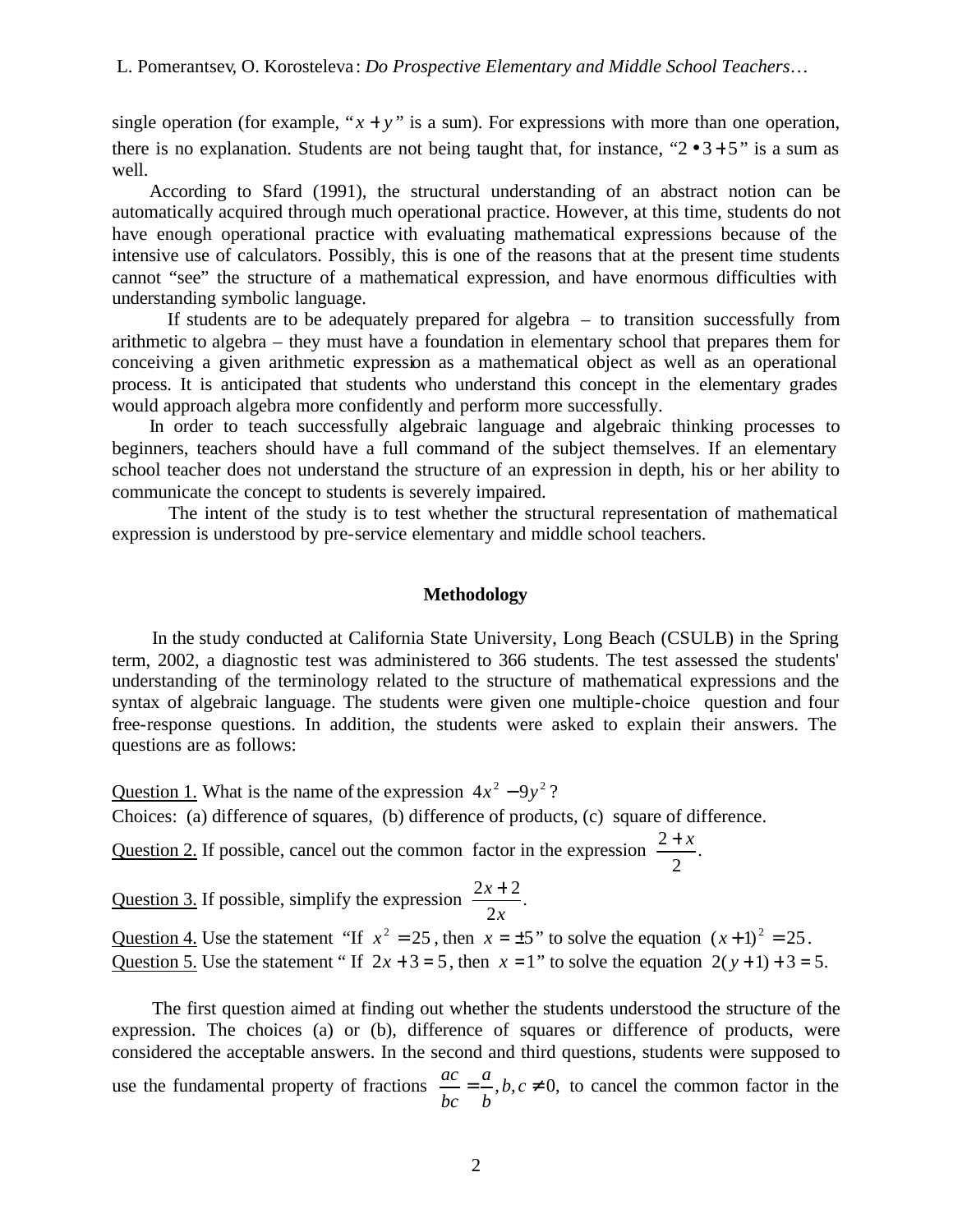numerator and the denominator. Acceptable answers for the second question were "impossible" and " 2  $1 + \frac{x}{x}$ ." For the third question, " *x*  $\frac{x+1}{x}$ , and " *x*  $1 + \frac{1}{n}$  were regarded as correct. The last two questions dealt with students' ability to recognize a similarity in the structures of the equations and their ability to use the given statement wisely. The "ideal" solutions in these cases were " $x+1 = \pm 5 \implies x = 4$  or  $-6$ ," and " $y+1 = 1 \implies y = 0$ ," respectively.

 The experiment was held in eight different classrooms. The responses were then combined into seven major groups according to the level of the courses the participants were taking. The purpose of administering the test to the different groups was to investigate whether the students' skills in performing simple algebraic manipulations improve as they take more mathematics courses towards their degrees. The choice of these particular courses was motivated primarily by the large sizes of the classes and the willingness of the instructors to conduct the testing. The total sizes and the description of the groups are summarized as follows:

| Group          | Name                      | Description                        | <b>Size</b> |
|----------------|---------------------------|------------------------------------|-------------|
|                | Beginning                 | <b>MATH 001 Elementary</b>         | 28          |
|                | Algebra                   | <b>Algebra and Geometry</b>        |             |
| $\overline{2}$ | Intermediate              | <b>MATH 010 Intermediate</b>       | 70          |
|                | Algebra                   | Algebra                            |             |
| 3              | Introductory              | MTED 110 (Math Education)          | 47          |
|                | <b>Real Numbers</b>       | The Real Number System for         |             |
|                |                           | <b>Elementary and Middle</b>       |             |
|                |                           | <b>School Teachers</b>             |             |
| $\overline{4}$ | <b>Finite Math</b>        | <b>MATH 114 Finite Math</b>        | 57          |
| 5              | (Pre)calculus             | <b>MATH 117 Precalculus</b>        | 57          |
|                |                           | <b>MATH 122 Calculus I</b>         |             |
| 6              | Calculus                  | <b>MATH 123 Calculus II</b>        | 35          |
| 7              | <b>Advanced Education</b> | MTED 402 Problem Solving           | 72          |
|                | Course                    | <b>Applications in Mathematics</b> |             |
|                |                           | for Elementary and Middle          |             |
|                |                           | <b>School Teachers</b>             |             |

Table 1. Description and size of the participating groups of students

 The Liberal Studies Program at CSU, Long Beach, offers an Integrated Teacher Education Program (ITEP) that prepares K-8 multiple subject teachers. To fulfill the concentration in mathematics requirement, students must take the following core courses: *Probability and Activities-Based Statistics* (MTED 105), *Real Numbers* (MTED 110), *Geometry and Measurements* (MTED 312), and *Problem Solving Applications* (MTED 402).

 The Department of Mathematics and Statistics offers a B.S. in Mathematics degree with Option in Mathematics Education. This option is for students preparing to teach mathematics at the secondary school level. The math course sequence required for this degree includes *Calculus I,II and III* (MATH 122, 124, and 224), *Introduction to Linear Algebra* (MATH 247), *Number Theory* (MATH 341), *College Geometry* (MATH 355), *Ordinary Differential Equations I*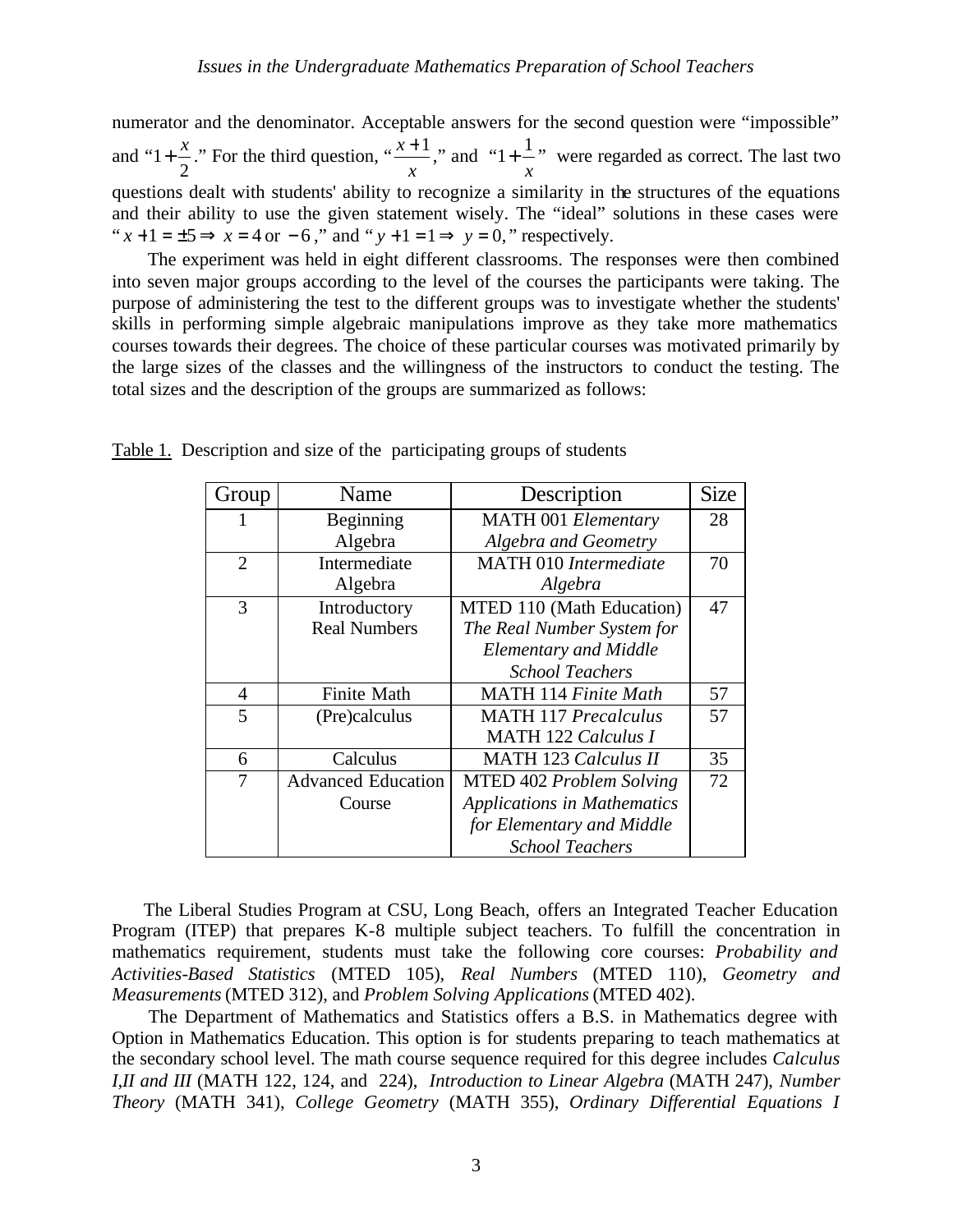L. Pomerantsev, O. Korosteleva : *Do Prospective Elementary and Middle School Teachers…*

(MATH 364A), *Probability Theory* (MATH 380), *Statistics* (MATH 381), and *Introduction to Abstract Algebra* (MATH 444).

 An appropriate score on the Entry-Level Math (ELM) requirement is a prerequisite for MATH 001 and MATH 010. About 20% of the students in these courses are future K-8 elementary teachers (Groups 1 and 2).

As mentioned in the above paragraph, MTED 110 and MTED 402 are the capstone courses for the K-8 pre-service teachers, who entirely populate these courses (Groups 3 and 7). MTED 110 serves as a prerequisite for MTED 402. Three years of high school mathematics is required for MTED 110.

MATH 114 is offered primarily to Business majors, so the percentage of math education students taking this course is not more than 5% (Group 4).

Calculus courses are mandatory for students preparing to teach mathematics at the secondary school level. However, the majority of students in MATH 117, 122, 123 are Engineering or Computer Science majors. Only about 20% of the course body is comprised of math ed students (Groups 5 and 6).

### **Results**

 Overall, the study reveals that students have a strong conceptual misunderstanding of the structures underlying the mathematical symbols. The table below gives the percentages of students who answered the questions correctly in each of the seven groups.

|                | Question |                       |           |         |        |  |
|----------------|----------|-----------------------|-----------|---------|--------|--|
| Group          |          | $\mathcal{D}_{\cdot}$ |           |         | 5      |  |
|                | 78.5%*   | 25.0%                 | 0%        | 0%      | 14.30% |  |
| 2              | 92.9%    | 28.6%                 | 10.0%     | 2.9%    | 5.7%   |  |
| 3              | 95.8%    | 44.7%                 | 29.8%     | 10.7%   | 21.3%  |  |
| $\overline{4}$ | 91.2%    | 63.1%                 | 42.1%     | 29.8%   | 33.3%  |  |
| 5              | 94.8%    | 75.4%                 | 36.8%     | 26.3%*  | 26.3%  |  |
| 6              | 97.2%    | 82.9%                 | $71.4\%*$ | 42.9%** | 34.3%  |  |
|                | 87.5%    | 44.4%                 | 22.2%     | 5.6%    | 18.1%  |  |

Table 2. Percentages of correct responses

\* \*\* Percentages differ significantly from the other percentages in the same column (according to Duncan's multiple range test with type I error  $a=0.1$ ).

 As shown in Table 2, the students performed uniformly poorly regardless of the question and the group they belonged to.

 Next, we will consider each question separately, analyzing the answers the students gave and the types of mistakes they made.

Question 1 was a multiple-choice question, so the possible mistakes were picking (c), square of difference, or failing to answer. The summary of the percentages of mistakes made is given in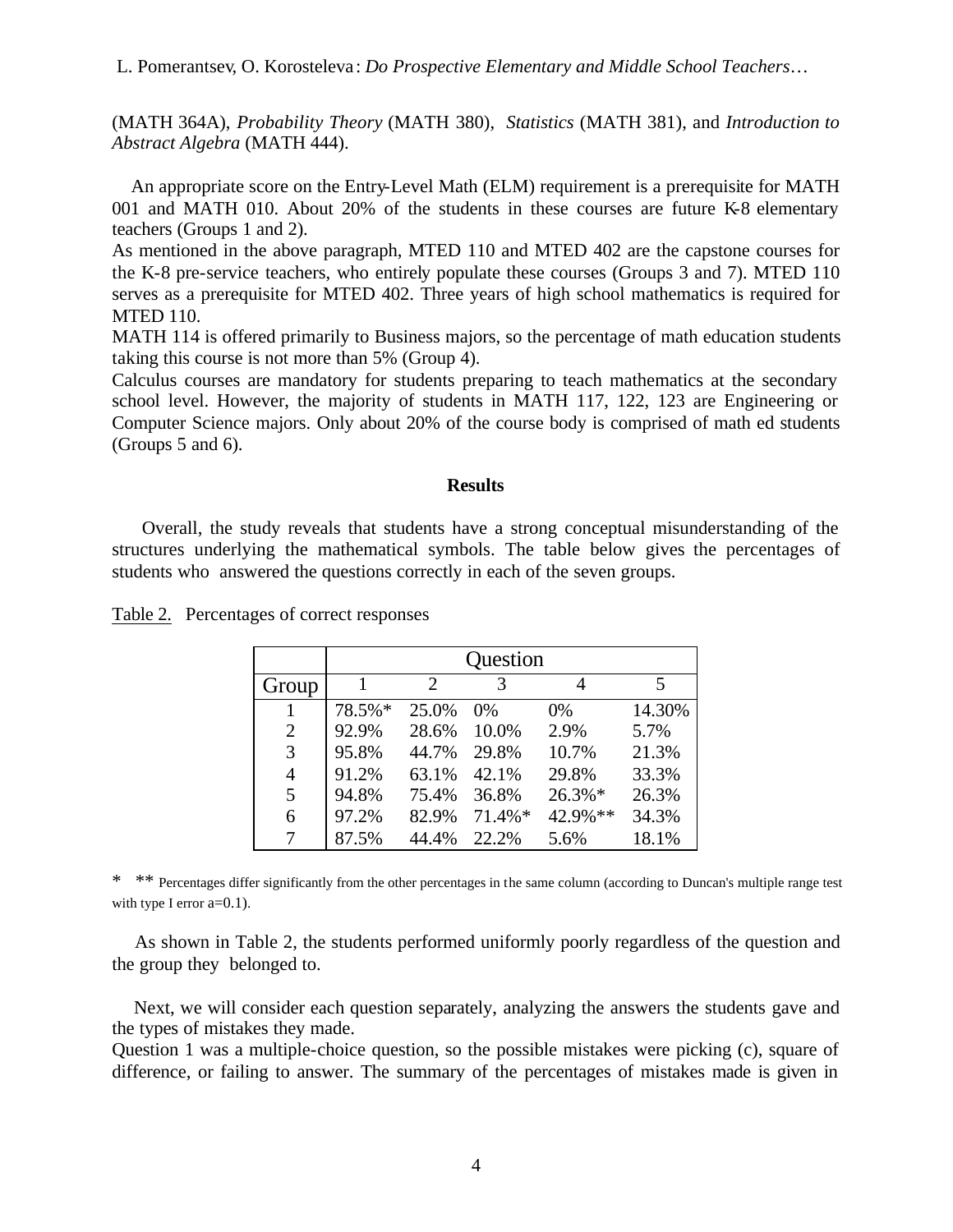the table below. For comparison, the table also contains the percentages of correct answers (in boldface).

|                | Answers |       |           |            |  |  |
|----------------|---------|-------|-----------|------------|--|--|
| Groups         | (a)     | (b)   | (c)       | left blank |  |  |
|                | 57.1%*  | 21.4% | $17.9\%*$ | 3.5%       |  |  |
| 2              | 80.0%   | 12.9% | 2.9%      | 4.2%       |  |  |
| 3              | 76.6%   | 19.2% | 2.1%      | 2.1%       |  |  |
| $\overline{4}$ | 77.2%   | 14.0% | 5.3%      | 3.5%       |  |  |
| 5              | 79.0%   | 15.8% | 5.3%      | 0%         |  |  |
| 6              | 82.9%   | 14.3% | 0%        | 2.8%       |  |  |
| 7              | 50.0%*  | 37.5% | 5.6%      | 6.9%       |  |  |

| Table 3. Percentages of mistakes made in answering Question 1 |  |  |  |
|---------------------------------------------------------------|--|--|--|
|                                                               |  |  |  |

\* See the footnote after Table 2

 As seen from the table, the majority of students in each group chose the *difference of squares* as the name of the expression " $4x^2 - 9y^2$ ." One might think that the reason for this choice is that the students noticed that  $4x^2$  and  $9y^2$  are equal to  $(2x)^2$  and  $(3y)^2$ , respectively. Therefore, as one might think, the students have skipped one step in their heads and come up with difference of *squares*. Indeed, some of them did. They wrote that they picked the difference of squares because "the square root of 4 is 2 and the square root of 9 is 3" (Group 4, Finite Math), or "both squares can be  $(\sqrt{\phantom{x}})$  as well as their numbers" (Group 4), or "it is a subtraction of two perfect squares" (Group 5, Precalculus). On the other hand, there were explanations of the following type "both variables, *x* and *y* , are squared" (Group 1, Beginning Algebra, and Group 4), or "they both have squares and a subtraction sign" (Group 2, Intermediate Algebra), or "it is  $x^2 - y^2$ , just has coefficients" (Group 5). The message is clear here: the students see only the squares of *x* and *y* , and ignore the fact that they are **multiplied** by coefficients. There were other types of responses that showed that students are unfamiliar with the notion of the structure of an expression. For instance, they circled the *difference of squares* because "it is two different variables" (Group 5), or "I have always heard that terminology" (Group 6, Calculus), or "it is the only phrase I have heard of " (Group 6), or "don't know why just sounds right" (Group 6). Moreover, not all the students chose the correct answer because they understood the structures of expressions well, but because "they have the same square and the products are different" (Group 2), or "they are two different variables" (Group 5). The person who selected the difference of products as the answer, explained "it can't be the difference of two squares because *x* and *y* are not the same number and therefore cannot be subtracted from each other while written in this form" (Group 7, Advanced Education Course).

 Students' mistakes on Question 2 can be divided into four categories: (1) Cancelled the twos 2 2 /  $\frac{2+x}{2}$  to get *x* or  $1+x$  or  $x/2$ ; (2) Made an equation  $\frac{2+x}{2} = 0$ 2  $\frac{2+x}{2} = 0$  and solved it getting  $x = -2$ ; (3) Multiplied by 2  $\frac{2}{x}$  but ended up multiplying by 2 only the numerator obtaining  $4+2x$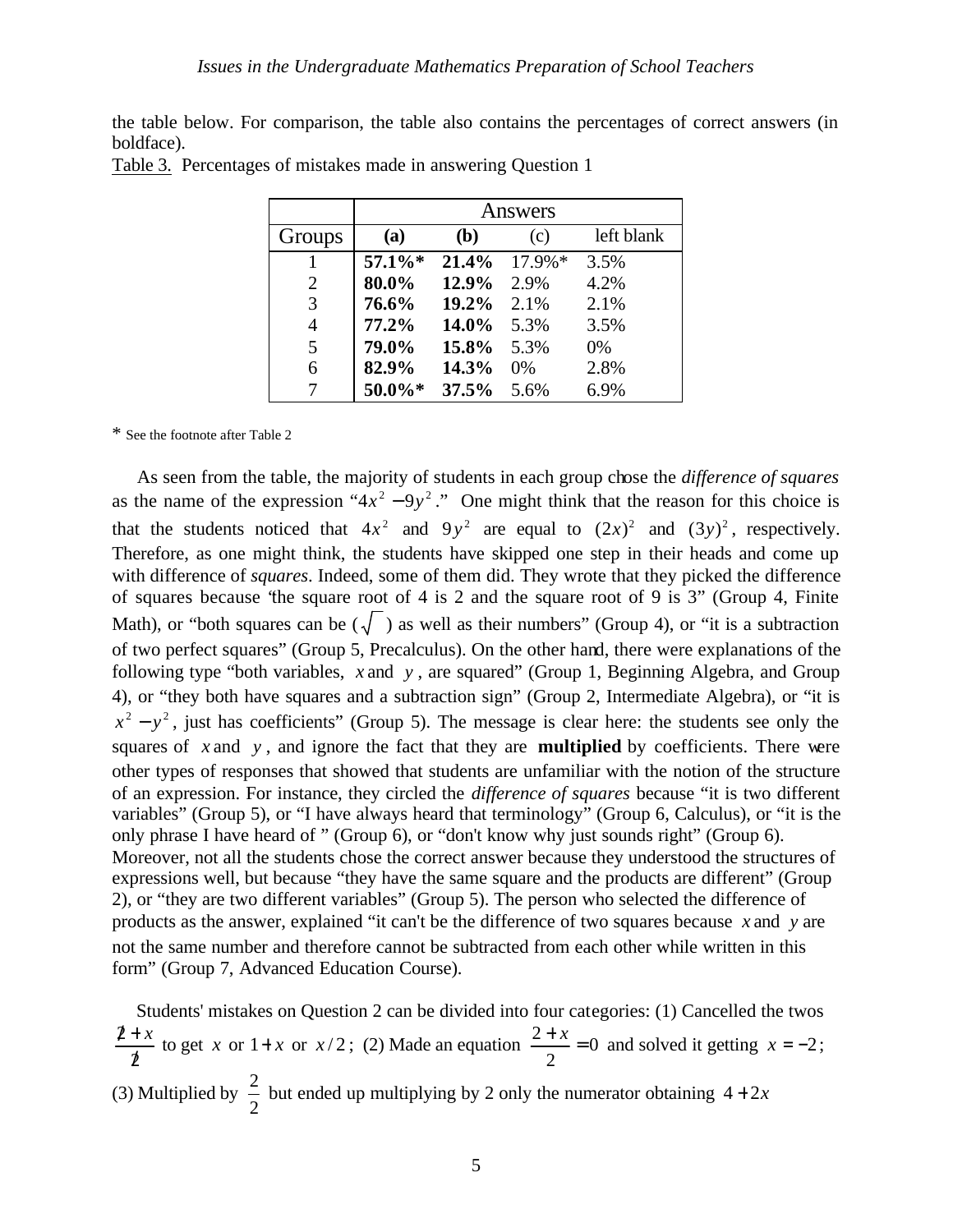(or, erroneously,  $x + 4$  or  $2 + x$  or  $2(x + 1)$ ); (4) Didn't attempt to do the problem or got unusual answers like *x*  $\frac{x+1}{x}$  or 1 or 3/2, etc. Notice that the mistakes indicate a poor knowledge of the structure of an algebraic expression and a poor command of the algebraic rules. Table 4 presents the percentages of responses in the four categories (along with the percentage of the correct responses).

|                       | <b>Categories of Mistakes</b> |       |       |        |         |  |
|-----------------------|-------------------------------|-------|-------|--------|---------|--|
| Group                 | (1)                           | (2)   | (3)   | (4)    | correct |  |
| 1                     | $71.4\%*$                     | $0\%$ | $0\%$ | 3.6%   | 25.0%   |  |
| $\mathcal{D}_{\cdot}$ | 54.3%                         | 1.4%  | 1.4%  | 14.3%* | 28.6%   |  |
| 3                     | 38.3%                         | 6.4%  | 10.6% | 0%     | 44.7%   |  |
| 4                     | 26.3%                         | 0%    | 5.3%  | 5.3%   | 63.1%   |  |
| 5                     | 15.8%                         | 0%    | 3.5%  | 5.3%   | 75.4%   |  |
| 6                     | 8.6%                          | 2.9%  | 2.8%  | 2.8%   | 82.9%   |  |
|                       | 41.7%                         | 4.2%  | 4.2%  | 5.5%   | 44.4%   |  |

| Table 4. Percentages of mistakes made in answering Question 2 |  |  |  |
|---------------------------------------------------------------|--|--|--|
|                                                               |  |  |  |

\* See the footnote after Table 2

 From the table is it apparent that an overwhelming majority of students in all the groups have made a mistake in category (1) that shows their conceptual misunderstanding of the structural form of the expression. The students in Group 1, Beginning Algebra, had the most trouble with the question. This group had the lowest percentage who got the question right, and the largest percentage who made a mistake in category (1). However, a high percentage (82.9%) of the students in the Calculus group, Group 6, answered the problem correctly and only 8.6% made a mistake in category (1). This indicates that more practice in higher level mathematics brings understanding of algebraic language.

 Some of the students who wrote the correct answer "impossible" also wrote correct explanations like "no common factors" (Group 5, Precalculus) or "2 is not a common factor of the numerator" (Group 5) or "the 2 does not factor in  $(2 + x)$ " (Group 5), or "it is already simplified to the lowest terms" (Group 2, Intermediate Algebra). Some explanations, however, were wrong and made it plain that students have difficulties with symbolic language. For instance, some chose the correct answer "impossible" because "you don't know what *x* is" (Group 2, and Group 7, Advanced Education Course), or "the solution to the problem is not defined (ex.,  $\frac{2+x}{2} = ?$ *x*  $\frac{x}{x} = ?$  )" (Group 7).

 Question 3, even though, seemingly analogous to Question 2, turned out to be insurmountably difficult for some of the participants. Typical mistakes can be classified as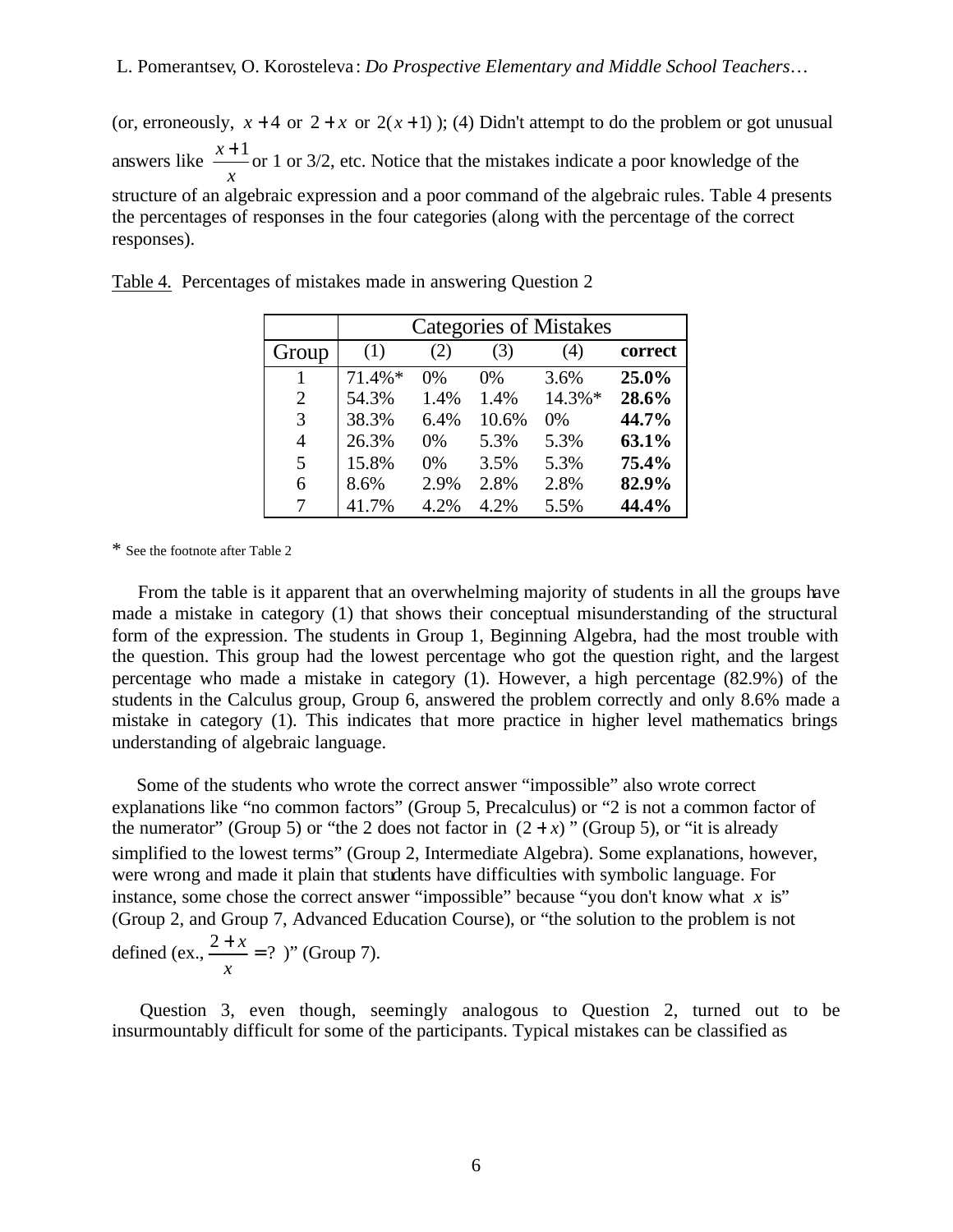(1) Cancelled 2*x* 's or 2's to obtain 2 or 3 or 2*x*  $\frac{2}{x}$  or 2  $\frac{2x}{x}$ ; (2) Said "impossible"; (3) Left blank; or (4) Wrote incomprehensible answers (totaling 28 varieties). The percentages of each type of mistakes are summed up below.

| Group          | (1)        | (2)    | (3)   | (4)       | correct |
|----------------|------------|--------|-------|-----------|---------|
|                | $60.7\%$ * | 25.0%* | $0\%$ | 14.3%     | 0%      |
| $\overline{2}$ | 58.6%*     | 2.9%   | 7.1%  | $21.4\%*$ | 10.0%   |
| 3              | 31.9%      | 2.1%   | 4.3%  | 31.9%     | 29.8%   |
| 4              | 24.6%      | 8.8%   | 3.5%  | 21.0%     | 42.1%   |
| 5              | 21.1%      | 14.0%  | 8.8%  | 19.3%     | 36.8%   |
| 6              | $5.7\%$ ** | 0%     | 2.9%  | 20.0%     | 71.4%*  |
| 7              | 38.9%      | 11.1%  | 5.6%  | 22.2%     | 22.2%   |

Table 5. Percentages of mistakes made in answering Question 3

\* \*\* See the footnote after Table 2

 The poorest performance was observed in Group 1, Beginning Algebra (none of the students answered the question correctly, and 60.7% used the cancellation rule improperly), while the students in the Calculus course (Group 6) did the best on this question. A significantly higher percentage (71.4%) of the Calculus students came up with the right answer and only 5.7% of them cancelled improperly.

As for Question 4, there were three kinds of typical mistakes: (1) Plugged  $x = \pm 5$  into the equation  $(x+1)^2 = 25$  to get contradictions 36=25 and 16=25; (2) Tried to solve the quadratic equation ignoring the given statement (sad to say, only two students managed to get the correct answer this way); (3) did not do the problem or wrote "impossible" or something else. The results are given below.

|       | <b>Categories of Mistakes</b> |       |       |         |  |  |
|-------|-------------------------------|-------|-------|---------|--|--|
| Group | (1)                           | (2)   | (3)   | correct |  |  |
|       | 32.1%                         | 35.7% | 32.2% | 0%      |  |  |
| 2     | 34.3%                         | 22.8% | 40.0% | 2.9%    |  |  |
| 3     | 31.9%                         | 46.8% | 10.6% | 10.7%   |  |  |
| 4     | 21.1%                         | 35.1% | 14.0% | 29.8%   |  |  |
| 5     | 17.5%                         | 42.1% | 14.1% | 26.3%   |  |  |
| 6     | 11.4%                         | 37.1% | 8.6%  | 42.9%   |  |  |
|       | 26.4%                         | 43.0% | 25.0% | 5.6%    |  |  |

Table 6. Percentages of mistakes made in answering Question 4

 Notice that none of the learners in Group 1, Beginning Algebra, did the problem correctly, while the Calculus students, Group 6, got the highest percentage of correct answers (42.9%). A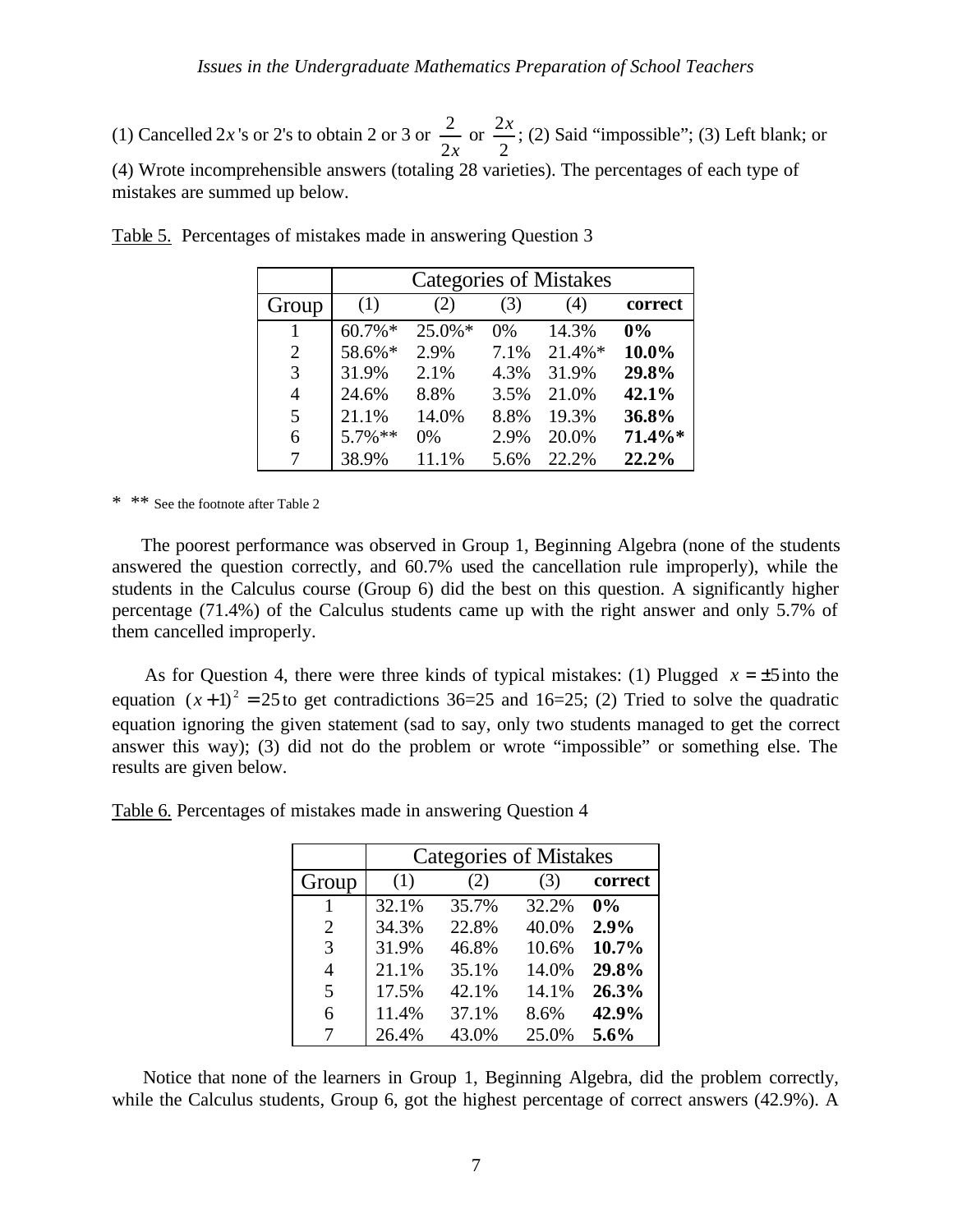large proportion of students in all the groups have committed the mistake of the first type, which shows their understanding of the need to use the symbolic pattern but a misunderstanding of the structure of the equation. Instructive was the reasoning behind the answers. For example, as an explanation for why it was impossible, in his opinion, to solve the problem at hand, one of the students in Group 7, Advanced Education Course, wrote "This is impossible to solve. If  $x^2 = 25$ , then  $(x+1)^2 = 25$  is not solvable because no matter what *x* equals, positive or negative, then if you add one to it and square it, it would not equal 25." This stresses once again the students' lack of understanding when they are dealing with symbolic language.

 Question 5 was easier for the participants but some of them were taken aback by the fact that two different variables, *x* and *y* , were used. They explained "Can't solve because no x in equation." (Group 3, Finite Math) or "I'm confused because the variable was changed from x to y." ( Group 2, Intermediate Algebra). When working on this question, the students either (1) Ignored the given statement and solved the equation in *y* directly; or (2) Left the space blank or wrote something incoherent. The results are below.

|                | <b>Categories of Mistakes</b> |             |         |  |  |
|----------------|-------------------------------|-------------|---------|--|--|
| Group          | (1)                           | (2)         | correct |  |  |
|                | $32.1\%$ *                    | 53.6%*      | 14.3%   |  |  |
| 2              | 57.1%                         | $37.2\%$ ** | 5.7%    |  |  |
| 3              | 61.7%                         | 17.0%       | 21.3%   |  |  |
| $\overline{A}$ | 52.6%                         | 14.1%       | 33.3%   |  |  |
| 5              | 54.4%                         | 19.3%       | 26.3%   |  |  |
| 6              | 57.1%                         | 8.6%        | 34.3%   |  |  |
|                | 59.7%                         | 22.2%       | 18.1%   |  |  |

Table 7. Percentages of mistakes made in answering Question 5

\* \*\* See the footnote after Table 2

 A really low percentage of correct answers was observed in Groups 1 and 2 (Beginning and Intermediate Algebra) (14.3% and 5.7%). The most mathematically advanced Calculus Group (Group 6) did better (34.3%), even though the differences are not statistically significant. Notably, the students in Group 1 have made the smallest proportion of mistakes of the first type (trying to solve the equation in *y* ), and the largest proportion of untypical errors.

### **Discussion**

 The conducted study has shown that college students perform unsatisfactorily in the manipulation of algebraic expressions. The questions on the test dealt with recognizing the structure of an algebraic expression (Questions 1, 4 and 5), and applying rules for cancellation of a common factor (Questions 2 and 3). The problem of conceptual misunderstanding of both topics is most severe at the novices' level and is still substantial in Calculus classes. From Table 2, the poorest performance is shown by Groups 1 and 2, which is not surprising since these students have failed the ELM. The future K-8 multiple subject teachers (Groups 3 and 7) did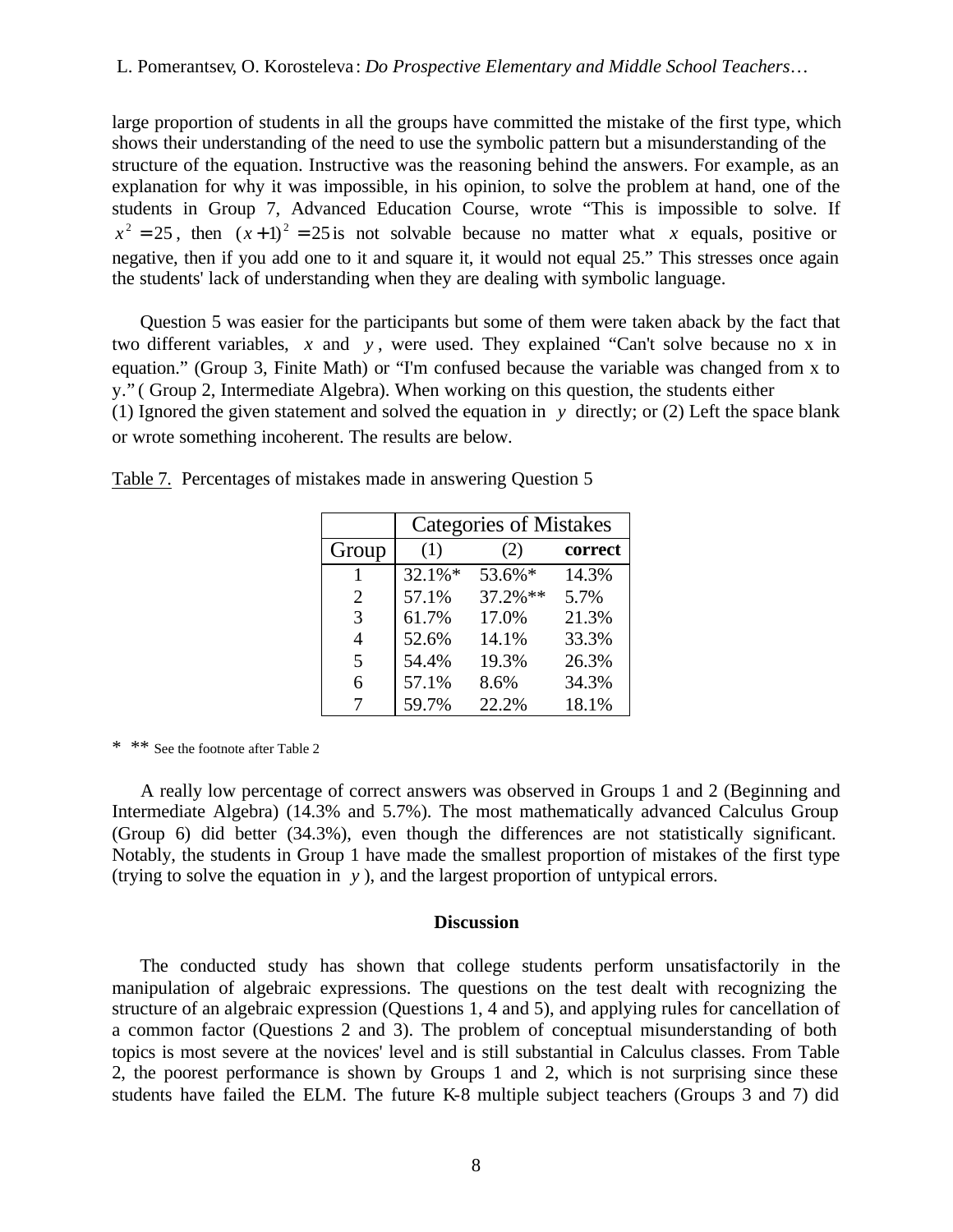show slightly better results but not significantly better. Group 4 (predominantly Business majors) gave noticeably more correct responses than the previously-considered groups. Finally, for the pre-calculus and calculus students (Groups 5 and 6), the percentage of correct answers was the highest but still quite low. Consequently, if students are not taught algebraic structures and the language of algebra properly in elementary courses, the non-understanding will persevere throughout their studies and later in their careers.

 Researchers recognize the need of a powerful method to teach the subject to elementary school teachers (Carpenter et al. 2000; CBMS, 2001; Kaput, 1995; Wagner et al, 1999a; Kieran, 1999). Unfortunately, researchers agree, no such method exists yet. As Kieran (1999) points out, "… it is not obvious how the use of symbol manipulators in the early stages of learning algebra can help students develop a structural conception of algebraic expressions. This is the question for future research." The current study once again underscores the need for this research.

# **References**

Booth, L. (1989). A question of structure. In S. Wagner & C. Kieran (Eds.), *Research Issues in the Learning and Teaching of Algebra* (pp. 57-59). Reston, VA: National Council of Teachers of Mathematics; Hillsdale, NJ: Lawrence Erlbaum.

Booth, L. (1999). Children's difficulties in beginning algebra. In B. Moses (Ed.), *Algebraic Thinking, Grades K-12* (pp. 299-307). Reston, VA: National Council of Teachers of Mathematics.

Carpenter, T., & Levi, L. (2000). Developing conceptions of algebraic reasoning in the primary grades. Research report 00-2, University of Wisconsin-Madison, Madison, WI: National Center for Improving Student Learning and Achievement in Mathematics and Science.

Conference Board of the Mathematical Sciences. (2001). The mathematical education of teachers. *Issues in mathematics education, v. 11.* AMS, Providence, RI: CBMS.

Herscovic, N., & Linchevski, L. (1994). A cognitive gap between arithmetic and algebra. *Educational Studies in Mathematics*, 27, 59-78.

Kaput, J. (1995). Transforming algebra from and engine of inequity to an engine of mathematical power by "algebrafying" the K-12 curriculum. 73rd annual meeting of the National Council of Teachers of Mathematics, Boston, MA.

Kieran, C. (1989). The early learning of algebra: a structural perspective. In S. Wagner & C. Kieran (Eds.), *Research Issues in the Learning and Teaching of Algebra*} (pp. 33-56). Reston, VA: National Council of Teachers of Mathematics; Hillsdale, NJ: Lawrence Erlbaum.

Kieran, C. (1999). The learning and teaching of school algebra. In B. Moses (Ed.), *Algebraic Thinking, Grades K-12* (pp. 341-361). Reston, VA: National Council of Teachers of Mathematics.